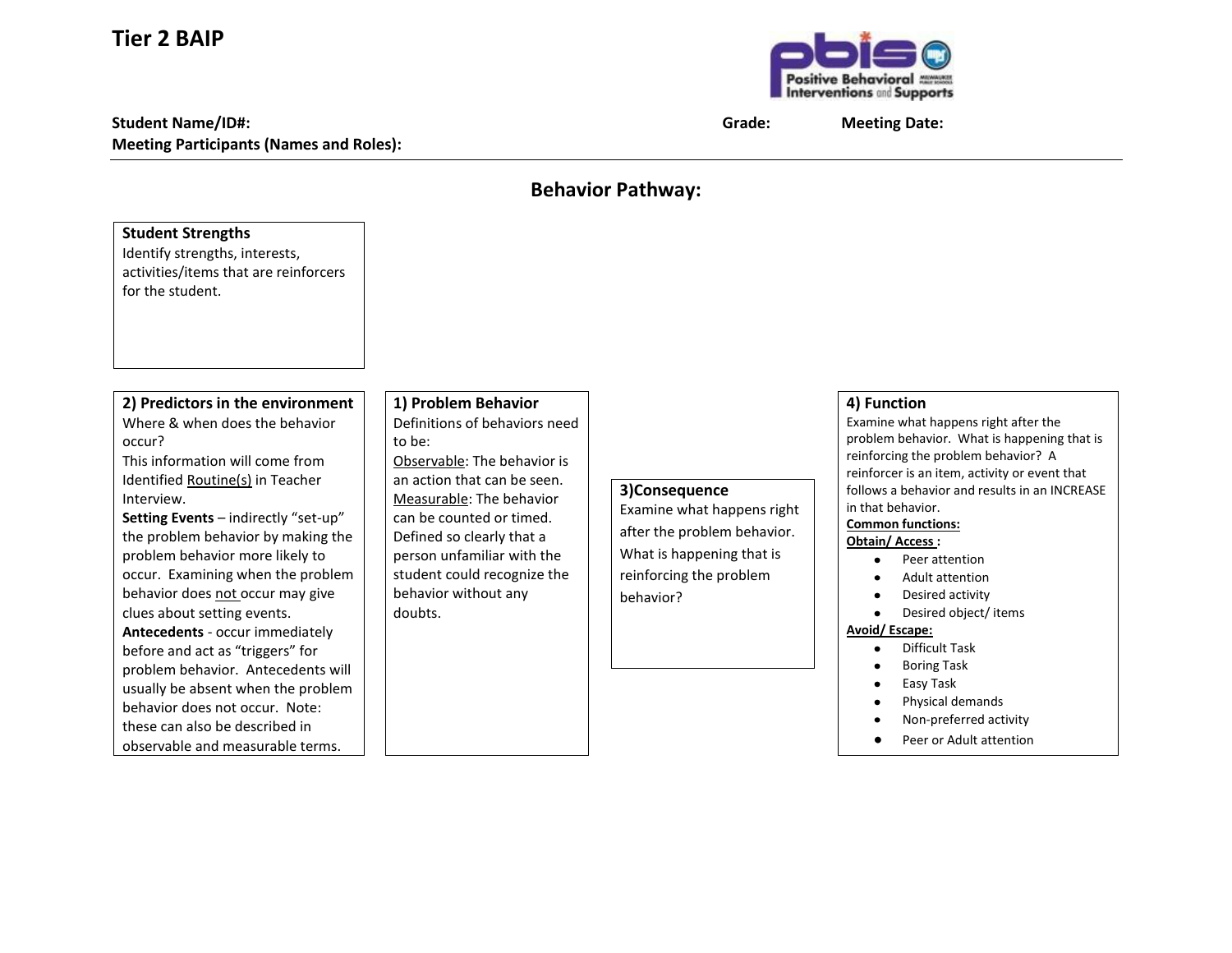

## **5) Replacement Behavior**

- $\bullet$ Does replacement behavior serve same function as problem behavior?
- Is replacement behavior easier to do than problem behavior?
- Is the replacement behavior a step toward the desired behavior and obtainable for the student. The goal is to shape student behavior toward the desired behavior.

**Summary/ Hypothesis Statement: (When BLANK occurs, the child does BLANK, to get/ avoid BLANK.)**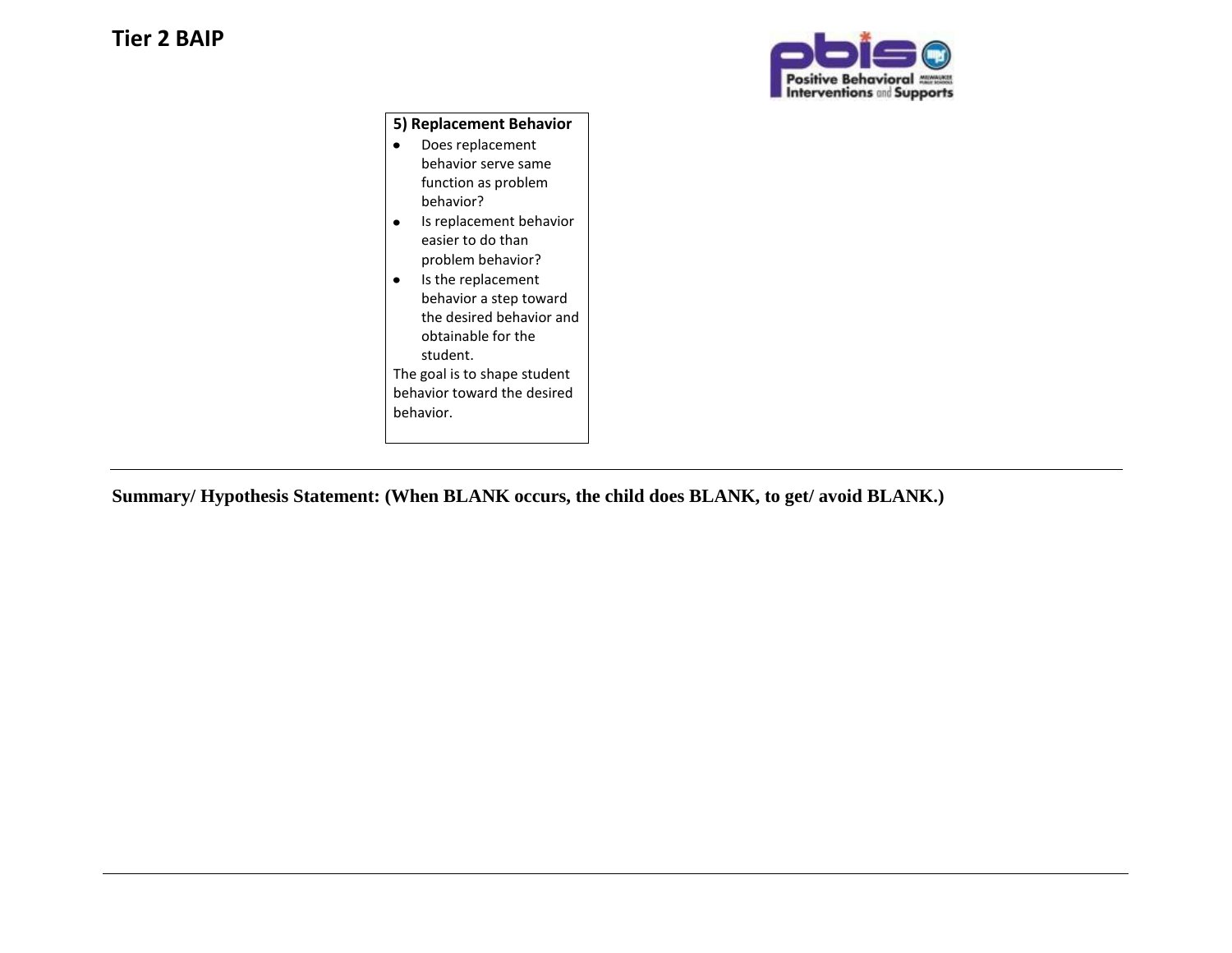

| <b>Setting Event Strategies</b><br>Eliminate the identified<br>events OR build in a<br>neutralizing routine to defuse<br>the effects of the event                                                                                                                                                                                                                                                                            | <b>Environment Strategies</b><br>Eliminate/modify triggers in<br>environment or prompt<br>alternative behaviors                                                                                                                                                                                                                                        | <b>Teaching/Instructional</b><br><b>Strategies</b><br>Teach functionally equivalent<br>replacement behavior                                                                                                                                                                                                                                                                                                                                                                                                                                                                                                                | <b>Consequence Strategies</b><br>Reinforce alternative and<br>desired behaviors AND<br>minimize reinforcement of<br>problem behavior                                                                                                                                                                                                                                                                                                                                                                                                                                             |
|------------------------------------------------------------------------------------------------------------------------------------------------------------------------------------------------------------------------------------------------------------------------------------------------------------------------------------------------------------------------------------------------------------------------------|--------------------------------------------------------------------------------------------------------------------------------------------------------------------------------------------------------------------------------------------------------------------------------------------------------------------------------------------------------|----------------------------------------------------------------------------------------------------------------------------------------------------------------------------------------------------------------------------------------------------------------------------------------------------------------------------------------------------------------------------------------------------------------------------------------------------------------------------------------------------------------------------------------------------------------------------------------------------------------------------|----------------------------------------------------------------------------------------------------------------------------------------------------------------------------------------------------------------------------------------------------------------------------------------------------------------------------------------------------------------------------------------------------------------------------------------------------------------------------------------------------------------------------------------------------------------------------------|
| Identify strategies which create<br>neutralizing routines that<br>diminish the effects of setting<br>events that have already<br>occurred. Neutralizing routines<br>act as "separating events" that<br>occur between the setting<br>event and the triggering<br>antecedent. These routines or<br>strategies should function to<br>eliminate or neutralize the<br>effects of the setting events, so<br>they have less impact. | Identify strategies which eliminate<br>or alter the antecedent (trigger) so<br>student will no longer need to use<br>problem behavior.<br>The BEST<br>modifications directly address the<br>identified antecedent and the<br>function of the problem behavior.<br>Strategies to eliminate triggers help<br>to make the problem behavior<br>irrelevant. | Identify teaching strategies which<br>help make the problem behavior<br>inefficient. Strategies should<br>teach a functionally-equivalent<br>replacement behavior that is easier<br>to perform than the problem<br>behavior, while also teaching the<br>desired behavior/skill.<br>Develop an observable definition of<br>the replacement behavior. Identify<br>and teach examples & non-<br>examples of HOW and WHEN to<br>use the replacement behavior.<br>Provide multiple opportunities to<br>review & practice the replacement<br>behavior throughout the day. The<br>CICO intervention provides this<br>opportunity. | Identify strategies to help make<br>problem behavior ineffective, by<br>reinforcing both the replacement<br>& desired behaviors AND<br>minimizing reinforcement for<br>problem behavior.<br>When the student engages in the<br>replacement behavior, provide the<br>student with an outcome that<br>matches the FUNCTION of the<br>problem behavior.<br>It is extremely important that the<br>replacement behavior is<br>reinforced: immediately and<br>consistently. This is necessary for<br>the replacement behavior to<br>successfully compete with the<br>problem behavior. |